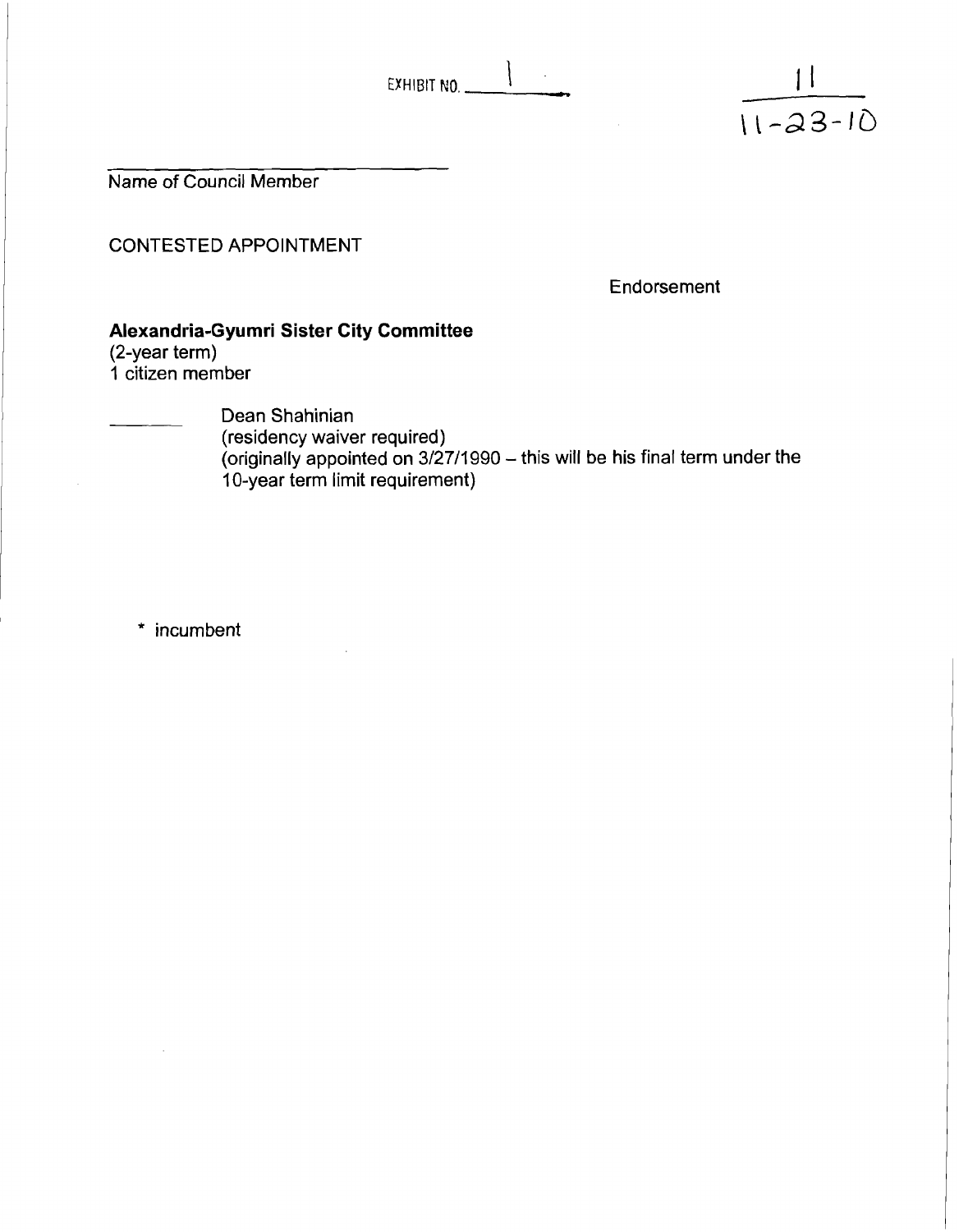Cety Httpracy

**Item** #I **<sup>1</sup>**

 $\label{eq:2} \frac{d\mathbf{r}}{d\mathbf{r}} = \frac{1}{2\pi\epsilon_0}\frac{d\mathbf{r}}{d\mathbf{r}}$ 

Name of Council Member

CONTESTED APPOINTMENT

Endorsement

## **Alexandria-Gyumri Sister City Committee**

(2-year term) 1 citizen member

6 Dean Shahinian Pepper, Euille, Donleeg, Krupicka

 $\sim$ 

 $\sim 10^7$ 

(residency waiver required) Hոঙ<sup>n</sup>Հ১১ াকজপফ'<br>(originally appointed on 3/27/1990 – this will be his final term under the 10-year term limit requirement)

\* incumbent

 $\sim 10$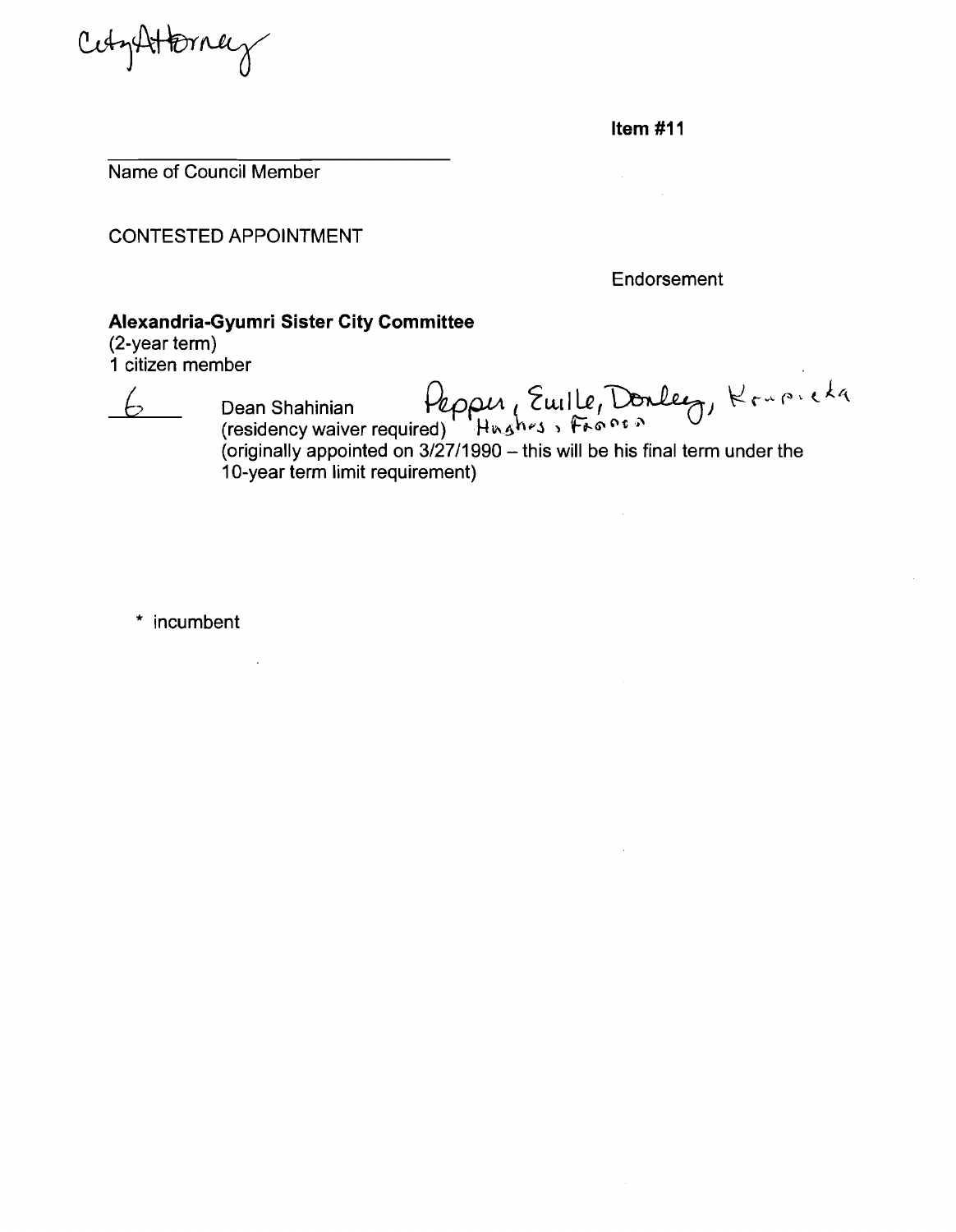**Item #11** 

 $E$ *uile* Name of Council Member

CONTESTED APPOINTMENT

Endorsement

# **Alexandria-Gyumri Sister City Committee**

(2-year term) 1 citizen member



L.

 $\chi$  Dean Shahinian (residency waiver required) originally appointed on 3/27/1990 – this will be his final term under the  $\,$ 10-year term limit requirement)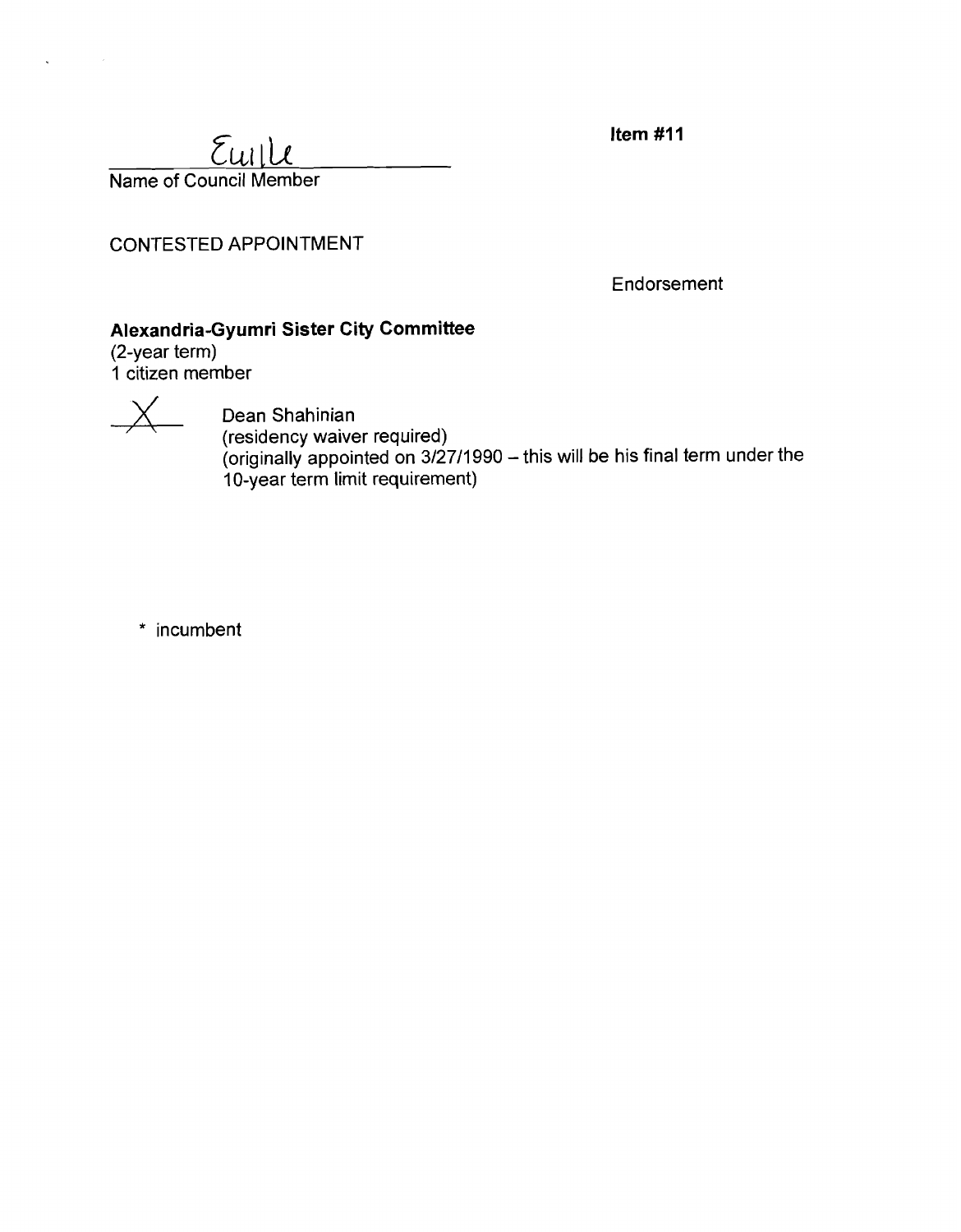Item  $#11$ 

<u>3<br>3 Junie</u><br>23 Mame of Council Member

CONTESTED APPOINTMENT

Endorsement

# **Alexandria-Gyumri Sister City Committee**

(2-year term)  $1$  citizen member

 $\nu$  Dean Shahinian (residency waiver required) (originally appointed on 312711 990 - this will be his final term under the 10-year term limit requirement)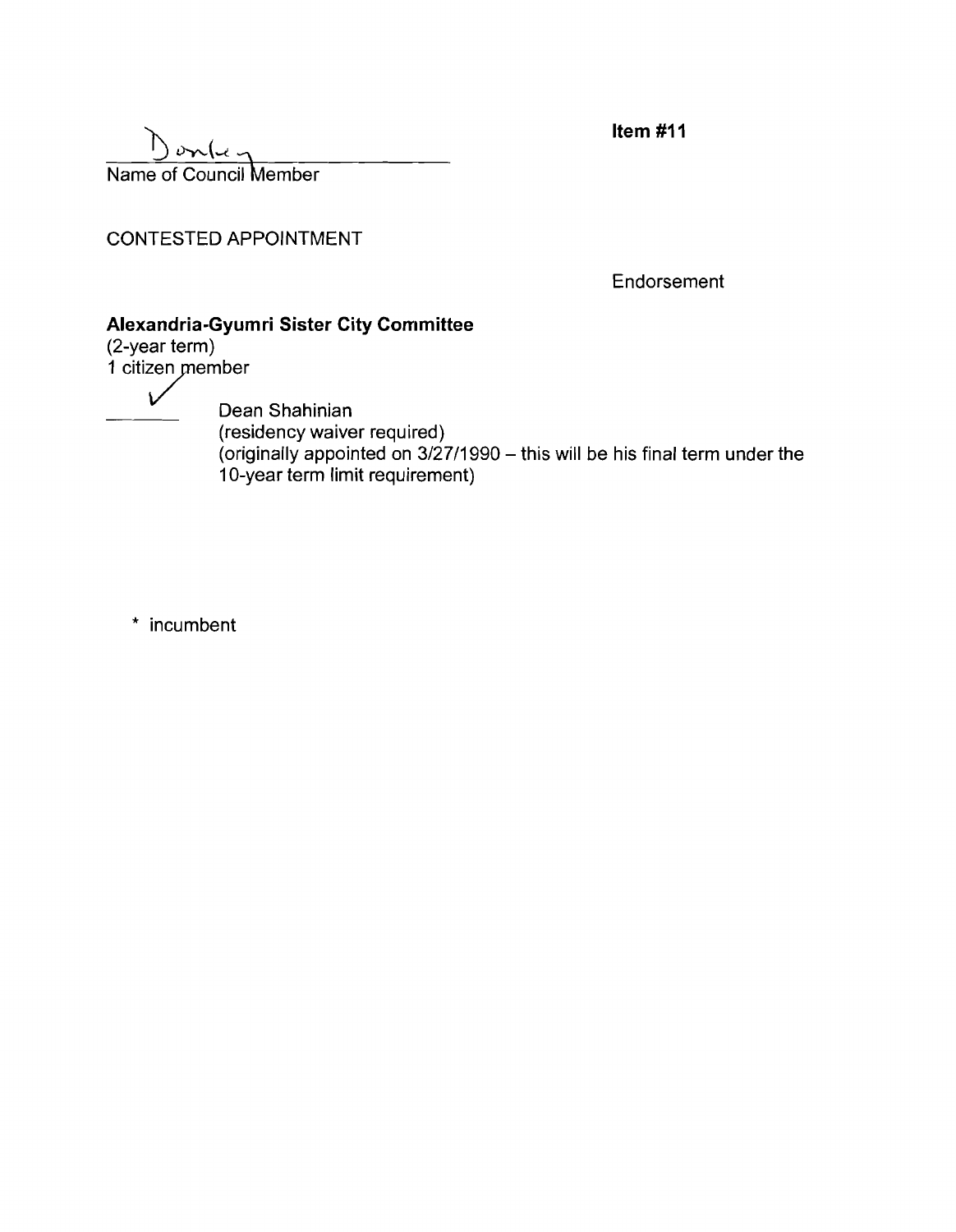| EXHIBIT NO. |  |  |
|-------------|--|--|

<u>rannon</u> Name of Council Member

# CONTESTED APPOINTMENT

Endorsement

 $\vert \ \vert$ 

 $\frac{11-23-10}{11-23-10}$ 

## **Alexandria-Gyumri Sister City Committee**

 $(2$ -year term)<br>1 citizen member

Dean Shahinian residency waiver required)<br>originally appointed on 3/27/1990 – this will be his final term under the 10-year term limit requirement)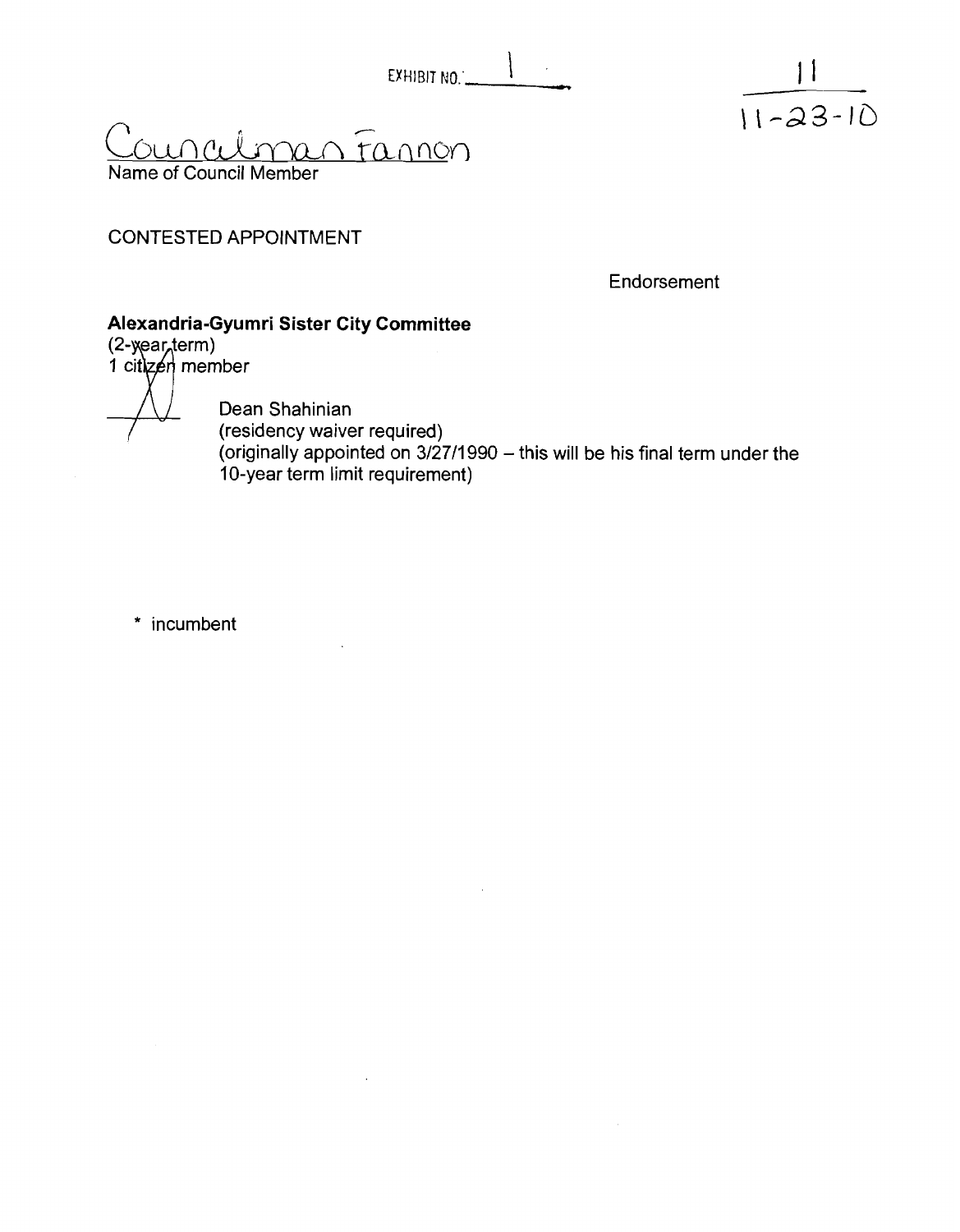EXHIBIT NO. ..

<u>umman</u> Hughes Name of Council Member

CONTESTED APPOINTMENT

Endorsement

 $11$ 

 $11 - 23 - 10$ 

# **Alexandria-Gyumri Sister City Committee**

1 citizen member

 $\mathbf{L}$ 

Dean Shahinian (residency waiver required) (originally appointed on  $3/27/1990$  – this will be his final term under the 10-year term limit requirement)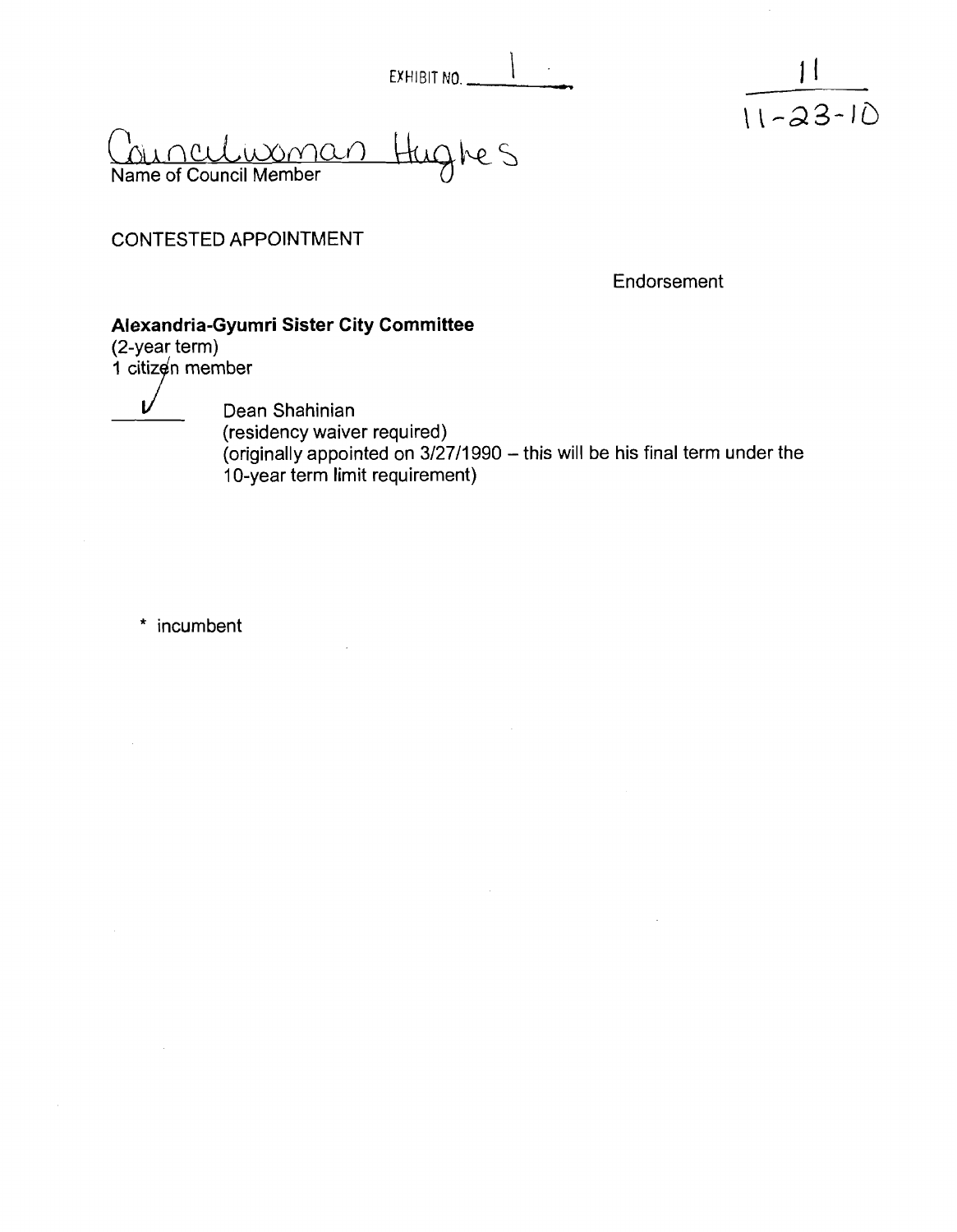| EXHIBIT NO. |  |  |
|-------------|--|--|

<u>Krupicka</u> Name of Council Member

CONTESTED APPOINTMENT

**Endorsement** 

 $\frac{1}{11-23-10}$ 

## **Alexandria-Gyumri Sister City Committee**

(2-year term) 1 citizen member

CONTESTED APPOINTMENT<br>
Alexandria-Gyumri Sister City<br>
(2-year term)<br>
1 citizen member<br>
Dean Shahinian<br>
(residency waiver<br>
(originally appoint)  $\beta$  (residency waiver required)<br>(originally appointed on 3/27/1990 – this will be his final term under the 10-year term limit requirement)